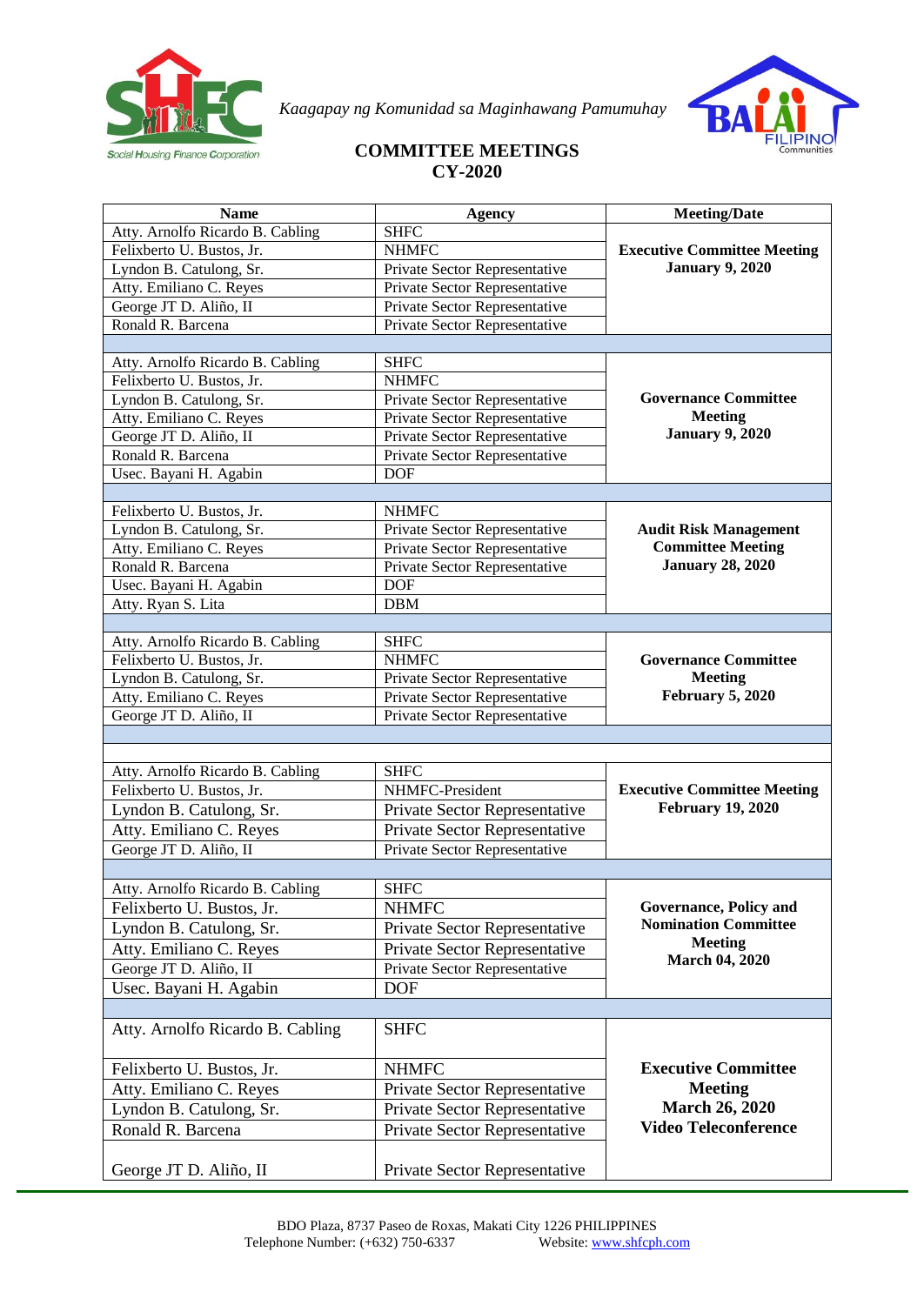| <b>Name</b>                                                   | <b>Agency</b>                 | <b>Meeting/Date</b>                 |
|---------------------------------------------------------------|-------------------------------|-------------------------------------|
| Atty. Arnolfo Ricardo B. Cabling                              | <b>SHFC</b>                   |                                     |
| Felixberto U. Bustos, Jr.                                     | <b>NHMFC</b>                  | Governance, Policy and              |
| Lyndon B. Catulong, Sr.                                       | Private Sector Representative | <b>Nomination Committee</b>         |
| Atty. Emiliano C. Reyes                                       | Private Sector Representative | <b>Meeting</b><br>April 3, 2020     |
| Ronald R. Barcena                                             | Private Sector Representative |                                     |
| George JT D. Aliño, II                                        | Private Sector Representative | <b>Video Teleconference</b>         |
| Usec. Epimaco V. Densing, III                                 | <b>DILG</b>                   |                                     |
| Atty. Maria Lourdes Pangan                                    | <b>DHSUD</b>                  |                                     |
|                                                               |                               |                                     |
| Atty. Arnolfo Ricardo B. Cabling                              | <b>SHFC</b>                   |                                     |
| Felixberto U. Bustos, Jr.                                     | <b>NHMFC</b>                  | <b>Executive Committee Meeting</b>  |
| Lyndon B. Catulong, Sr.                                       | Private Sector Representative | April 17, 2020                      |
| Atty. Emiliano C. Reyes                                       | Private Sector Representative | <b>Video Teleconference</b>         |
| Ronald R. Barcena                                             | Private Sector Representative |                                     |
| George JT D. Aliño, II                                        | Private Sector Representative |                                     |
| Atty. Maria Lourdes Pangan                                    | <b>DHSUD</b>                  |                                     |
|                                                               |                               |                                     |
| Atty. Arnolfo Ricardo B. Cabling                              | <b>SHFC</b>                   |                                     |
| Felixberto U. Bustos, Jr.                                     | <b>NHMFC</b>                  | Governance, Policy and              |
| Lyndon B. Catulong, Sr.                                       | Private Sector Representative | <b>Nomination Committee</b>         |
| Atty. Emiliano C. Reyes                                       | Private Sector Representative | <b>Meeting</b>                      |
| Ronald R. Barcena                                             | Private Sector Representative | April 21, 2020                      |
| George JT D. Aliño, II                                        | Private Sector Representative | <b>Video Teleconference</b>         |
| Usec. Bayani H. Agabin                                        | <b>DOF</b>                    |                                     |
| Atty. Maria Lourdes Pangan                                    | <b>DHSUD</b>                  |                                     |
|                                                               |                               |                                     |
|                                                               |                               |                                     |
| Atty. Arnolfo Ricardo B. Cabling                              | <b>SHFC</b>                   |                                     |
| Felixberto U. Bustos, Jr.                                     | <b>NHMFC</b>                  | Governance, Policy and              |
| Lyndon B. Catulong, Sr.                                       | Private Sector Representative | <b>Nomination Committee</b>         |
| Atty. Emiliano C. Reyes                                       | Private Sector Representative | <b>Meeting</b>                      |
| Ronald R. Barcena                                             | Private Sector Representative | April 23, 2020                      |
| George JT D. Aliño, II                                        | Private Sector Representative | Video Teleconference                |
| Atty. Maria Lourdes Pangan                                    | <b>DHSUD</b>                  |                                     |
|                                                               |                               |                                     |
| Atty. Arnolfo Ricardo B. Cabling                              | <b>SHFC</b>                   | Governance, Policy and              |
| Felixberto U. Bustos, Jr.                                     | <b>NHMFC</b>                  | <b>Nomination Committee</b>         |
| Lyndon B. Catulong, Sr.                                       | Private Sector Representative | <b>Meeting</b>                      |
| Atty. Emiliano C. Reyes                                       | Private Sector Representative | May 7, 2020                         |
| Ronald R. Barcena                                             | Private Sector Representative | <b>Video Teleconference</b>         |
| George JT D. Aliño, II                                        | Private Sector Representative |                                     |
| Atty. Maria Lourdes Pangan                                    | <b>DHSUD</b>                  |                                     |
|                                                               | SHFC (Resource Person)        |                                     |
| Atty. Arnolfo Ricardo B. Cabling<br>Felixberto U. Bustos, Jr. | <b>NHMFC</b>                  | <b>Audit Risk Committee Meeting</b> |
| Lyndon B. Catulong, Sr.                                       | Private Sector Representative | May 13, 2020                        |
| Atty. Emiliano C. Reyes                                       | Private Sector Representative | <b>Video Teleconference</b>         |
| Ronald R. Barcena                                             | Private Sector Representative |                                     |
| George JT D. Aliño, II                                        | Private Sector Representative |                                     |
| Atty. Ryan S. Lita                                            | <b>DBM</b>                    |                                     |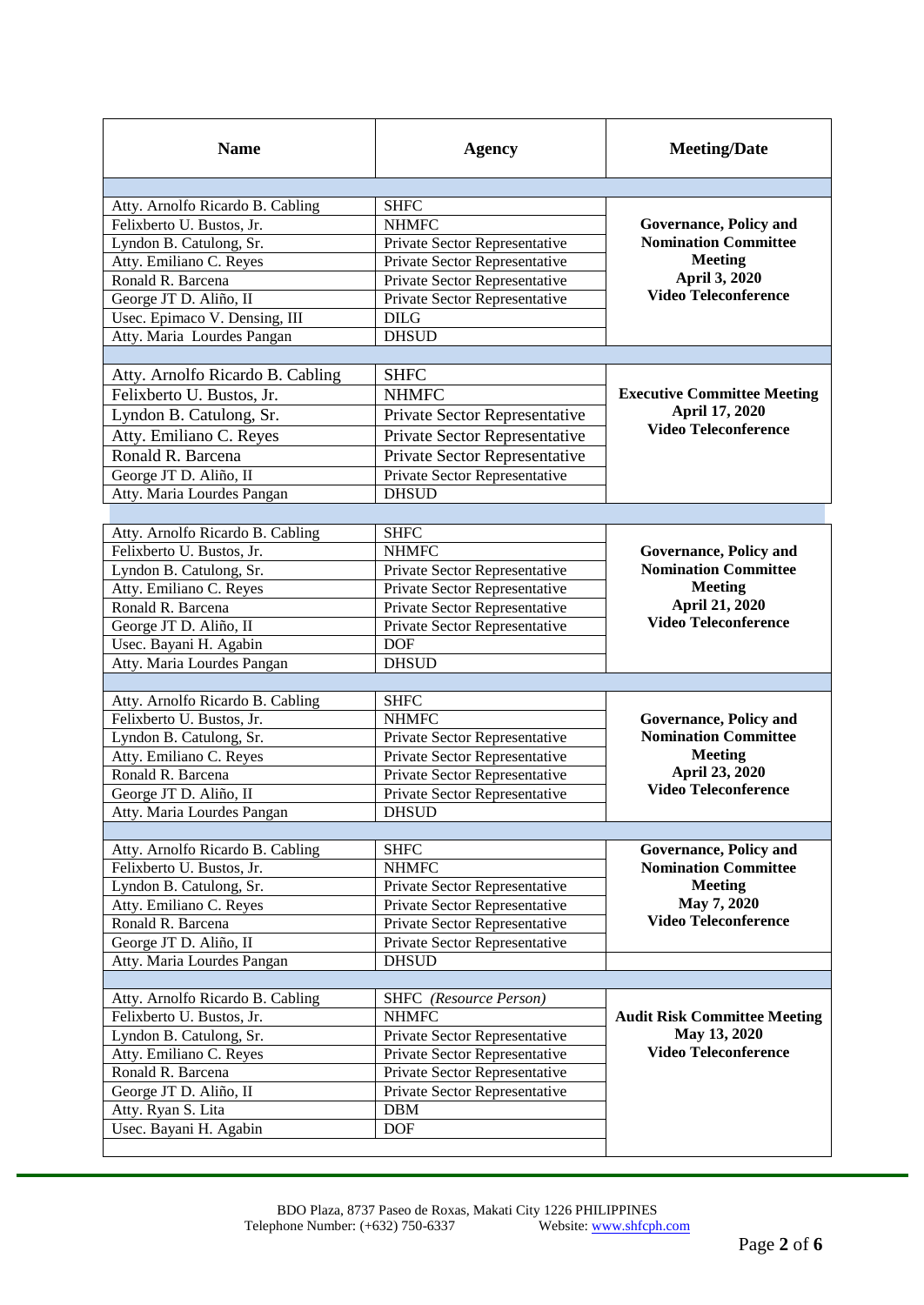| <b>Name</b>                                  | Agency                                                         | <b>Meeting/Date</b>                                                                                    |
|----------------------------------------------|----------------------------------------------------------------|--------------------------------------------------------------------------------------------------------|
| Atty. Arnolfo Ricardo B. Cabling             | <b>SHFC</b>                                                    |                                                                                                        |
| Felixberto U. Bustos, Jr.                    | <b>NHMFC</b>                                                   | <b>Executive Committee Meeting</b><br>May 22, 2020<br><b>Video Teleconference</b>                      |
| Lyndon B. Catulong, Sr.                      | Private Sector Representative                                  |                                                                                                        |
| Atty. Emiliano C. Reyes                      | Private Sector Representative                                  |                                                                                                        |
| George JT D. Aliño, II                       | Private Sector Representative                                  |                                                                                                        |
| Ronald R. Barcena                            | Private Sector Representative                                  |                                                                                                        |
| Atty. Maria Luisa Pangan                     | <b>DHSUD</b>                                                   |                                                                                                        |
| Asec. Melissa Aradanas                       | <b>DHSUD</b>                                                   |                                                                                                        |
|                                              |                                                                |                                                                                                        |
| Atty. Arnolfo Ricardo B. Cabling             | <b>SHFC</b>                                                    | Joint                                                                                                  |
| Felixberto U. Bustos, Jr.                    | <b>NHMFC</b>                                                   | <b>Executive Committee &amp;</b>                                                                       |
| Lyndon B. Catulong, Sr.                      | Private Sector Representative                                  | <b>Governance, Policy and</b>                                                                          |
| Atty. Emiliano C. Reyes                      | Private Sector Representative                                  | <b>Nomination Committee</b>                                                                            |
| George JT D. Aliño, II                       | Private Sector Representative                                  | <b>Meetings</b>                                                                                        |
| Ronald R. Barcena                            | Private Sector Representative                                  | June 5, 2020<br><b>Video Teleconference</b>                                                            |
| Atty. Maria Luisa Pangan                     | <b>DHSUD</b>                                                   |                                                                                                        |
|                                              |                                                                |                                                                                                        |
| Atty. Arnolfo Ricardo B. Cabling             | <b>SHFC</b>                                                    |                                                                                                        |
| Felixberto U. Bustos, Jr.                    | <b>NHMFC</b>                                                   | <b>Executive Committee Meeting</b>                                                                     |
| Lyndon B. Catulong, Sr.                      | Private Sector Representative                                  | <b>July 10, 2020</b><br><b>Video Teleconference</b>                                                    |
| Atty. Emiliano C. Reyes<br>Ronald R. Barcena | Private Sector Representative                                  |                                                                                                        |
|                                              | Private Sector Representative<br>Private Sector Representative |                                                                                                        |
| George JT D. Aliño, II                       |                                                                |                                                                                                        |
|                                              |                                                                |                                                                                                        |
| Atty. Arnolfo Ricardo B. Cabling             | <b>SHFC</b>                                                    |                                                                                                        |
| Felixberto U. Bustos, Jr.                    | <b>NHMFC</b>                                                   | <b>Governance, Policy and</b>                                                                          |
| Lyndon B. Catulong, Sr.                      | Private Sector Representative                                  | <b>Nomination Committee</b><br><b>Meetings</b><br><b>July 15, 2020</b><br><b>Video Teleconference</b>  |
| Atty. Emiliano C. Reyes                      | Private Sector Representative                                  |                                                                                                        |
| Ronald R. Barcena                            | Private Sector Representative                                  |                                                                                                        |
| George JT D. Aliño, II                       | Private Sector Representative                                  |                                                                                                        |
|                                              | <b>DOF</b>                                                     |                                                                                                        |
| Usec. Bayani H. Agabin                       |                                                                |                                                                                                        |
| Atty. Arnolfo Ricardo B. Cabling             | <b>SHFC</b> (Resource Person)                                  |                                                                                                        |
| Felixberto U. Bustos, Jr.                    | <b>NHMFC</b>                                                   | <b>Audit Risk Management</b>                                                                           |
| Lyndon B. Catulong, Sr.                      | Private Sector Representative                                  | <b>Committee Meeting</b>                                                                               |
| Atty. Emiliano C. Reyes                      | Private Sector Representative                                  | <b>July 20, 2020</b>                                                                                   |
| George JT D. Aliño, II                       | Private Sector Representative                                  | <b>Video Teleconference</b>                                                                            |
| Ronald R. Barcena                            | Private Sector Representative                                  |                                                                                                        |
| Atty. Ryan S. Lita                           | <b>DBM</b>                                                     |                                                                                                        |
|                                              |                                                                |                                                                                                        |
| Atty. Arnolfo Ricardo B. Cabling             | <b>SHFC</b>                                                    | Governance, Policy and                                                                                 |
| Felixberto U. Bustos, Jr.                    | NHMFC-President                                                | <b>Nomination Committee</b>                                                                            |
| Lyndon B. Catulong, Sr.                      | Private Sector Representative                                  | <b>Meeting</b>                                                                                         |
| Atty. Emiliano C. Reyes                      | Private Sector Representative                                  | <b>July 22, 2020</b>                                                                                   |
| George JT D. Aliño, II                       | Private Sector Representative                                  | <b>Video Teleconference</b>                                                                            |
| Ronald R. Barcena                            | Private Sector Representative                                  |                                                                                                        |
|                                              |                                                                |                                                                                                        |
| Atty. Arnolfo Ricardo B. Cabling             | <b>SHFC</b>                                                    |                                                                                                        |
| Felixberto U. Bustos, Jr.                    | <b>NHMFC</b>                                                   | <b>Governance, Policy and</b>                                                                          |
| Lyndon B. Catulong, Sr.                      | Private Sector Representative                                  | <b>Nomination Committee</b><br><b>Meeting</b><br><b>August 12, 2020</b><br><b>Video Teleconference</b> |
| Atty. Emiliano C. Reyes                      | Private Sector Representative                                  |                                                                                                        |
| George JT D. Aliño, II                       | Private Sector Representative                                  |                                                                                                        |
| Ronald R. Barcena                            | Private Sector Representative                                  |                                                                                                        |
| Usec. Bayani H. Agabin                       | DOF                                                            |                                                                                                        |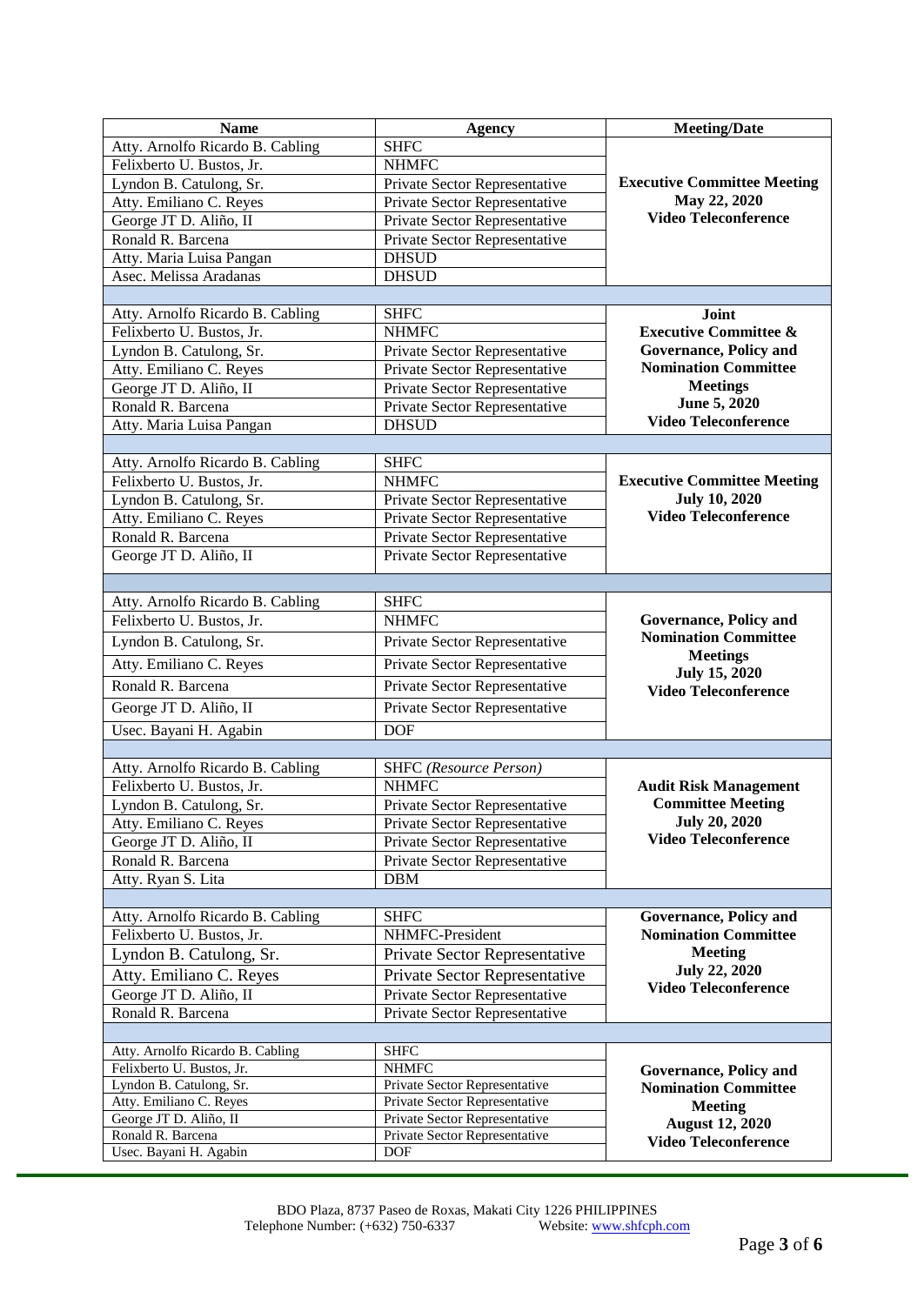| <b>Name</b>                      | <b>Agency</b>                 | <b>Meeting/Date</b>                |
|----------------------------------|-------------------------------|------------------------------------|
| Atty. Arnolfo Ricardo B. Cabling | <b>SHFC</b>                   |                                    |
| Felixberto U. Bustos, Jr.        | <b>NHMFC</b>                  | Governance, Policy and             |
| Lyndon B. Catulong, Sr.          | Private Sector Representative | <b>Nomination Committee</b>        |
| Atty. Emiliano C. Reyes          | Private Sector Representative | <b>Meeting</b>                     |
| George JT D. Aliño, II           | Private Sector Representative | <b>August 19, 2020</b>             |
| Ronald R. Barcena                | Private Sector Representative | <b>Video Teleconference</b>        |
|                                  |                               |                                    |
| Atty. Arnolfo Ricardo B. Cabling | <b>SHFC</b>                   |                                    |
| Felixberto U. Bustos, Jr.        | <b>NHMFC</b>                  | <b>Executive Committee Meeting</b> |
| Lyndon B. Catulong, Sr.          | Private Sector Representative | <b>August 20, 2020</b>             |
| Atty. Emiliano C. Reyes          | Private Sector Representative |                                    |
| George JT D. Aliño, II           | Private Sector Representative |                                    |
| Ronald R. Barcena                | Private Sector Representative |                                    |
|                                  |                               |                                    |
| Atty. Arnolfo Ricardo B. Cabling | <b>SHFC</b>                   |                                    |
| Felixberto U. Bustos, Jr.        | <b>NHMFC</b>                  | Governance, Policy and             |
| Lyndon B. Catulong, Sr.          | Private Sector Representative | <b>Nomination Committee</b>        |
| Atty. Emiliano C. Reyes          | Private Sector Representative | <b>Meeting</b>                     |
| George JT D. Aliño, II           | Private Sector Representative | <b>September 10, 2020</b>          |
| Ronald R. Barcena                | Private Sector Representative | Videoconference                    |
|                                  |                               |                                    |
|                                  |                               |                                    |
| Atty. Arnolfo Ricardo B. Cabling | <b>SHFC</b>                   |                                    |
| Felixberto U. Bustos, Jr.        | <b>NHMFC</b>                  | <b>Executive Committee Meeting</b> |
| Lyndon B. Catulong, Sr.          | Private Sector Representative | September 15, 2020                 |
| Atty. Emiliano C. Reyes          | Private Sector Representative | Videoconference                    |
| George JT D. Aliño, II           | Private Sector Representative |                                    |
| Ronald R. Barcena                | Private Sector Representative |                                    |
| Usec. Epimaco V. Densing         | <b>DILG</b>                   |                                    |
|                                  |                               |                                    |
| Atty. Arnolfo Ricardo B. Cabling | <b>SHFC</b>                   |                                    |
| Felixberto U. Bustos, Jr.        | <b>NHMFC</b>                  | Governance, Policy and             |
| Lyndon B. Catulong, Sr.          | Private Sector Representative | <b>Nomination Committee</b>        |
| Atty. Emiliano C. Reyes          | Private Sector Representative | <b>Meeting</b>                     |
| George JT D. Aliño, II           | Private Sector Representative | September 16, 2020                 |
| Ronald R. Barcena                | Private Sector Representative | Videoconference                    |
|                                  |                               |                                    |
| Atty. Arnolfo Ricardo B. Cabling | <b>SHFC</b>                   |                                    |
| Felixberto U. Bustos, Jr.        | <b>NHMFC</b>                  | <b>Executive Committee Meeting</b> |
| Lyndon B. Catulong, Sr.          | Private Sector Representative | September 24, 2020                 |
| Atty. Emiliano C. Reyes          | Private Sector Representative | <b>Videoconference</b>             |
| George JT D. Aliño, II           | Private Sector Representative |                                    |
| Ronald R. Barcena                | Private Sector Representative |                                    |
| Usec. Epimaco V. Densing         | <b>DILG</b>                   |                                    |
|                                  |                               |                                    |
|                                  |                               |                                    |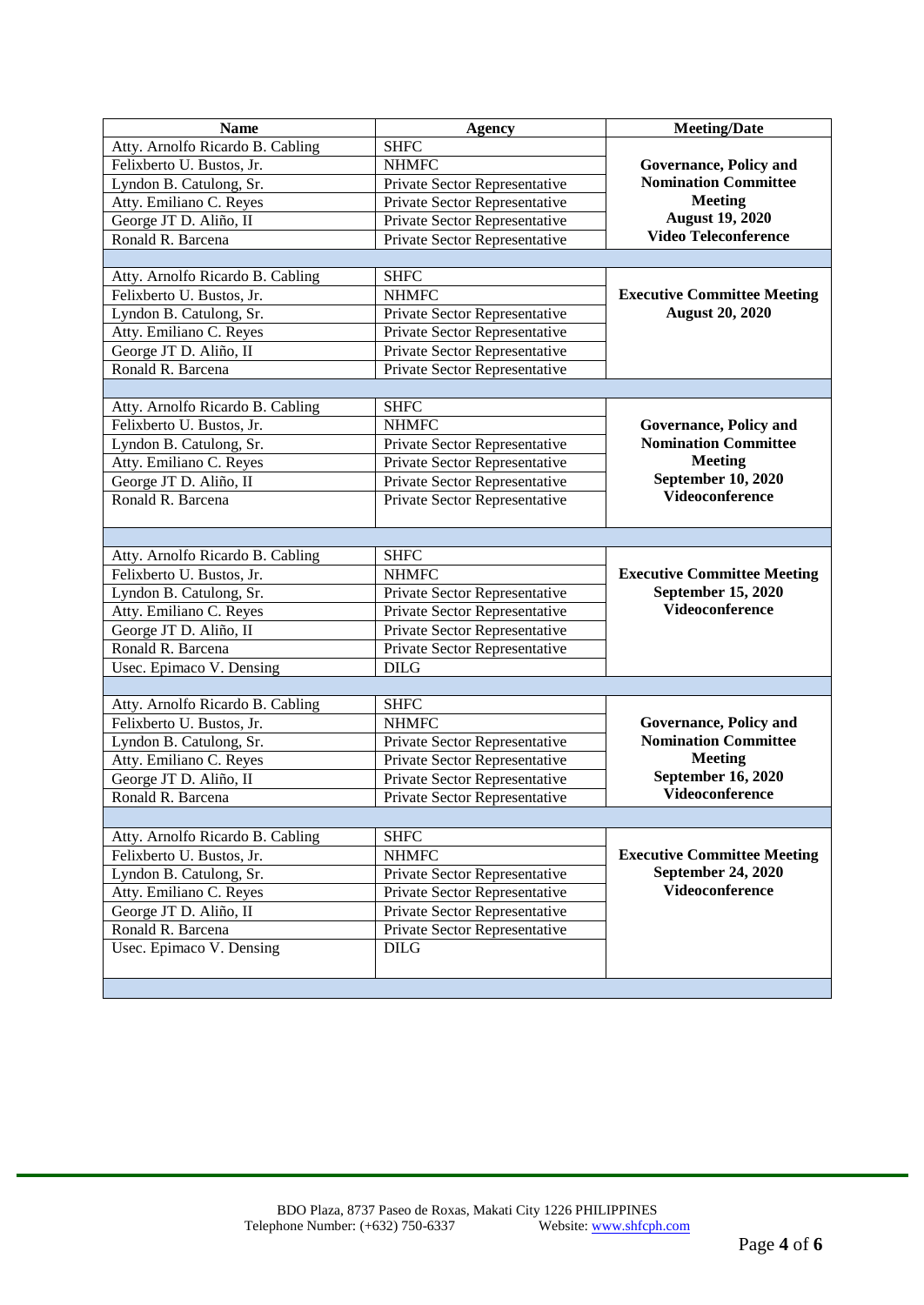| <b>Name</b>                                                   | Agency                        | <b>Meeting/Date</b>                                           |
|---------------------------------------------------------------|-------------------------------|---------------------------------------------------------------|
| Atty. Arnolfo Ricardo B. Cabling                              | <b>SHFC</b>                   | <b>Executive Committee Meeting</b><br><b>October 7, 2020</b>  |
| Felixberto U. Bustos, Jr.                                     | <b>NHMFC</b>                  |                                                               |
| Lyndon B. Catulong, Sr.                                       | Private Sector Representative |                                                               |
| Atty. Emiliano C. Reyes                                       | Private Sector Representative |                                                               |
| George JT D. Aliño, II                                        | Private Sector Representative | <b>Videoconference</b>                                        |
| Ronald R. Barcena                                             | Private Sector Representative |                                                               |
|                                                               |                               |                                                               |
| Atty. Arnolfo Ricardo B. Cabling                              | <b>SHFC</b>                   | <b>Governance, Policy and</b>                                 |
| Felixberto U. Bustos, Jr.                                     | <b>NHMFC</b>                  | <b>Nomination Committee</b>                                   |
| Lyndon B. Catulong, Sr.                                       | Private Sector Representative | <b>Meeting</b>                                                |
| Atty. Emiliano C. Reyes                                       | Private Sector Representative | <b>October 14, 2020</b>                                       |
| George JT D. Aliño, II                                        | Private Sector Representative | Videoconference                                               |
| Ronald R. Barcena                                             | Private Sector Representative |                                                               |
|                                                               |                               |                                                               |
| Atty. Arnolfo Ricardo B. Cabling                              | <b>SHFC</b>                   |                                                               |
| Felixberto U. Bustos, Jr.                                     | <b>NHMFC</b>                  | <b>Executive Committee Meeting</b>                            |
| Lyndon B. Catulong, Sr.                                       | Private Sector Representative | <b>October 16, 2020</b>                                       |
| Atty. Emiliano C. Reyes                                       | Private Sector Representative | <b>Videoconference</b>                                        |
| George JT D. Aliño, II                                        | Private Sector Representative |                                                               |
| Ronald R. Barcena                                             | Private Sector Representative |                                                               |
|                                                               |                               |                                                               |
| Atty. Arnolfo Ricardo B. Cabling                              | <b>SHFC</b>                   | <b>Governance, Policy and</b>                                 |
| Lyndon B. Catulong, Sr.                                       | Private Sector Representative | <b>Nomination Committee</b>                                   |
| Atty. Emiliano C. Reyes                                       | Private Sector Representative | <b>Meeting</b>                                                |
| George JT D. Aliño, II                                        | Private Sector Representative | October 23, 2020                                              |
| Ronald R. Barcena                                             | Private Sector Representative | Videoconference                                               |
|                                                               |                               |                                                               |
| Atty. Arnolfo Ricardo B. Cabling                              | <b>SHFC</b>                   |                                                               |
| Felixberto U. Bustos, Jr.                                     | <b>NHMFC</b>                  | <b>Governance, Policy and</b>                                 |
| Lyndon B. Catulong, Sr.                                       | Private Sector Representative | <b>Nomination Committee</b>                                   |
| Atty. Emiliano C. Reyes                                       | Private Sector Representative | <b>Meeting</b>                                                |
| George JT D. Aliño, II                                        | Private Sector Representative | <b>November 4, 2020</b>                                       |
| Ronald R. Barcena                                             | Private Sector Representative | Videoconference                                               |
| Usec. Bayani H. Agabin                                        | <b>DOF</b>                    |                                                               |
|                                                               |                               |                                                               |
| Atty. Arnolfo Ricardo B. Cabling                              | <b>SHFC</b>                   |                                                               |
| Felixberto U. Bustos, Jr.                                     | <b>NHMFC</b>                  | <b>Executive Committee Meeting</b>                            |
| Lyndon B. Catulong, Sr.                                       | Private Sector Representative | <b>November 6, 2020</b>                                       |
| Atty. Emiliano C. Reyes                                       | Private Sector Representative | Videoconference                                               |
| George JT D. Aliño, II                                        | Private Sector Representative |                                                               |
| Ronald R. Barcena                                             | Private Sector Representative |                                                               |
|                                                               |                               |                                                               |
| Atty. Arnolfo Ricardo B. Cabling<br>Felixberto U. Bustos, Jr. | <b>SHFC</b><br><b>NHMFC</b>   | Governance, Policy and<br><b>Nomination Committee</b>         |
| Lyndon B. Catulong, Sr.                                       | Private Sector Representative | <b>Meeting</b><br><b>November 10, 2020</b><br>Videoconference |
| Atty. Emiliano C. Reyes                                       | Private Sector Representative |                                                               |
|                                                               |                               |                                                               |
| George JT D. Aliño, II                                        | Private Sector Representative |                                                               |
| Ronald R. Barcena                                             | Private Sector Representative |                                                               |